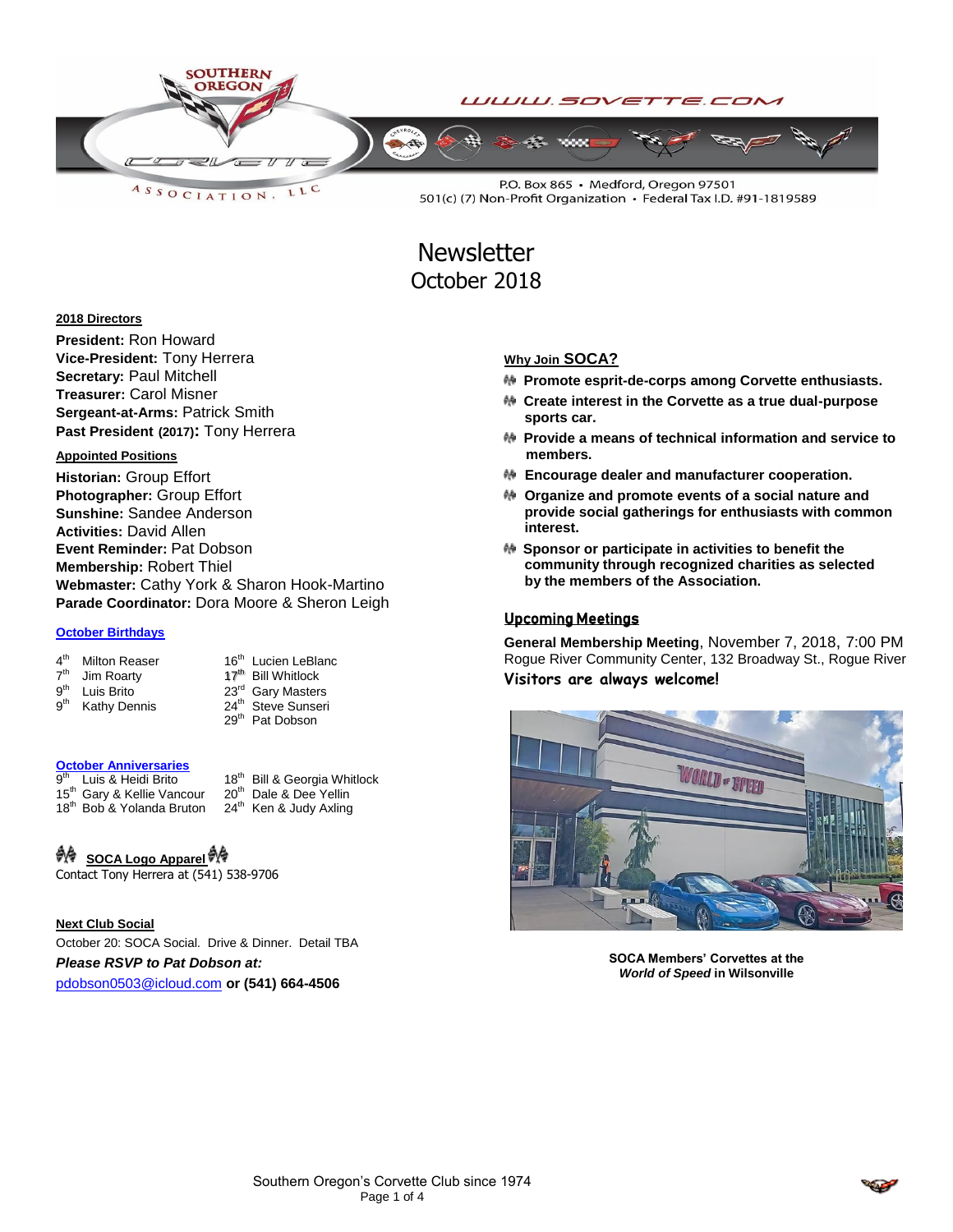

October 6: 28th Annual "Sea Cruise" Car Show in Crescent City, CA … details TBA

October 20: SOCA Social ... details TBA

- November 7 Club meeting
- November 20: SOCA Social … details TBA
- December 1: Grants Pass Christmas Parade … details TBA
- December 8: 6:00 PM SOCA Christmas Party … Taprock Northwest Grill restaurant, Grants Pass, in the Evergreen room … details TBA.

For additional events, information and links … go to the S.O.C.A. website "Events Page:"



<https://www.sovette.com/events>

**Having fun at the** *World of Speed* **in Wilsonville**

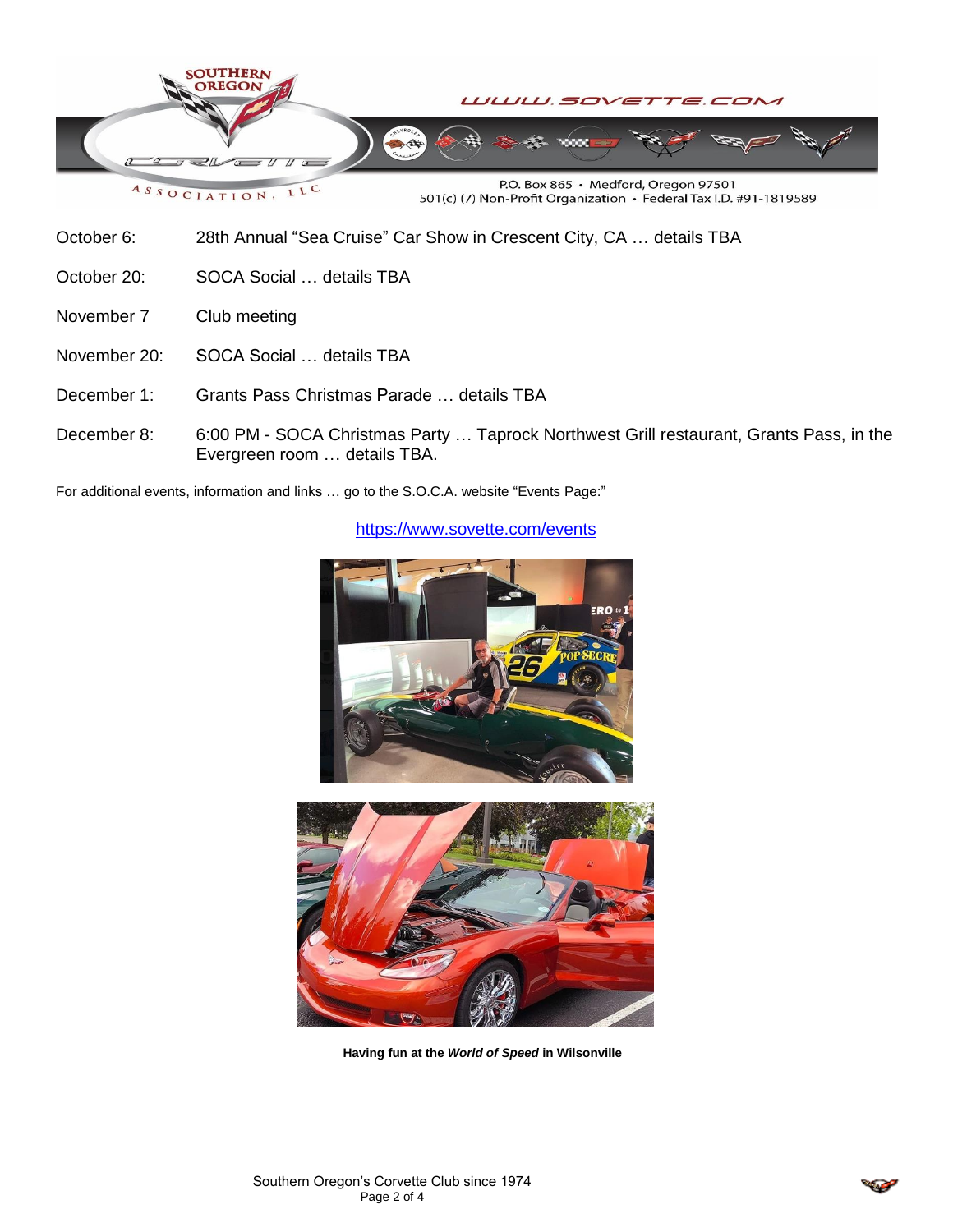

# **Anti-Sway Bars: A Primer -** By Brian Ferrari - July 19, 2004

How do sway bars work, and how can you use them to tune your car's suspension? Most performance people know stiffer rear sway bars reduce the understeering tendencies of a vehicle, but if you ask them exactly why this is - they generally draw a blank. Usually they know the results, but not the reasons behind chassis tuning. This article is intended to answer those questions, as well as give readers a better understanding of what goes on in your suspension when you take a corner. First, let's get an understanding of what "lateral weight transfer" is, because this will help you understand exactly how sway bars work to tune the balance of the chassis.

"Lateral weight transfer" is a function of three things:

- **-** Overall weight of car
- **-** Height of the Cg (center of gravity)
- **-** Track width (this is the distance between the vertical centerlines of each tire on an axle, and many times track width is different on each axle)

So the first thing to notice here is "spring rate" IS NOT a primary determinate in how much weight is transferred laterally on a car for a given amount of steering input. This is something many people have a hard time swallowing, but nevertheless it is true. All the springs primarily do is determine how much the suspension will compress or expand due to this weight transfer.

**Body Roll -** One thing that's really important to understand is the difference between "body roll" and "weight transfer." Although weight transfer is not a function of suspension setup, body roll very much is. Basically, how much the body rolls when going into a corner is originally a function of suspension design, and it only resisted through spring rates and anti-sway bars. This revolves around the concepts of suspension roll centers and the roll axis, which are beyond the scope of this article but important to just be basically aware of. So remember that body roll and weight transfer are not directly related, you can have weight transfer without body roll if things are set up just so.

So why is "body roll" bad? Two reasons:

#1 - it screws up the camber angle of the tires to the road, plus throws off other suspension settings

#2 - it unsettles the driver

Next, you need to know the principle way you control body roll is through spring rates. And here's where we encounter the problem of not being able to change the static spring rates between cornering maneuvers and just going straight. To show a quick example of this: - Say the amount of body roll during a corner is 10 degrees for a spring rate of 500 lbs. If you wanted to halve this amount of roll, you would need to roughly double the spring rate to accomplish it. Now we already know that limiting body roll can improve handling (depending on circumstances and suspension setup), but running a spring that stiff will cause the car to be so bouncy that the tire will rarely be in good contact with the ground, unless the road is perfectly smooth. So how can we selectively increase spring rates only under cornering so that our straight line stability & tire to road contact is not compromised by really stiff springs? The sway bar is the answer.

Now it should be stated here what sway bars essentially do, even though I know you may already know this. What a sway bar does is counteract the action of body roll during cornering by transferring spring rate from the inside wheel to the outside wheel in a corner. This means that you don't actually get any added spring rate; you just subtract it from one side and add it to the other. This has the ultimate effect of transferring load from the inside tire to the outside, which has the visual effect of compressing the suspension on the inside of the turn and expanding the suspension on the outside of the turn (thus limiting body roll). This is good mainly because it smoothes the speed of weight transfer during quick transitions and also limits the camber change experienced at the corners of the car through suspension travel. And of course, using this concept one can dial in the amount of total loading on the outside tire by varying the effectiveness of the sway bar (stiffer bars equal more transfer). And the beauty of all this is that it mostly only occurs during cornering, so our straight line spring rates are not affected. Ok, so hopefully now you understand this concept. This is the most important part though, so if anything is still fuzzy read this again until you get it. Also, here's an example of how this works:

For this example we will use a sway bar with a roll stiffness of 250 lbs. Left front static load: 1000lbs